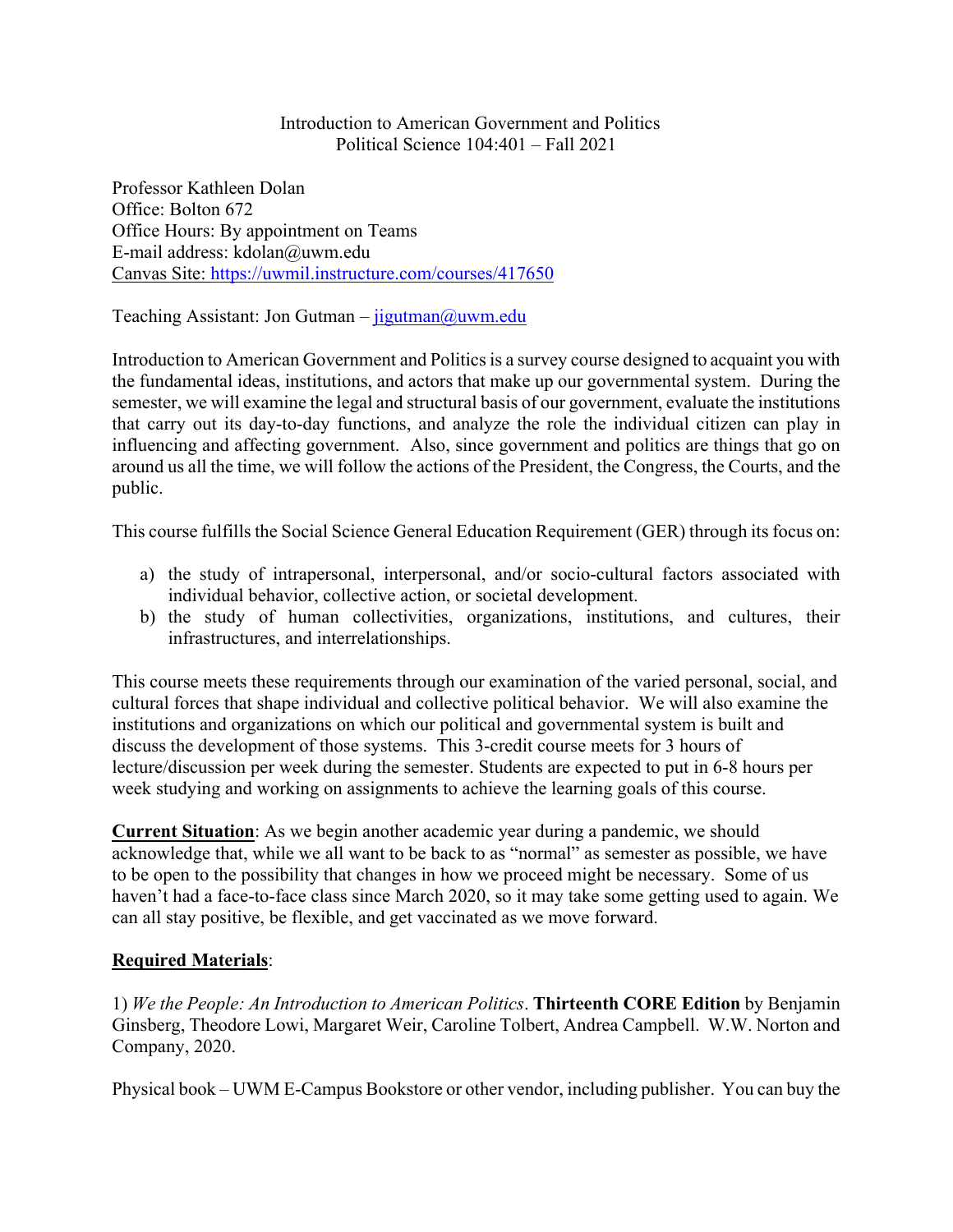physical book from any source you like, but please make sure you get the right version and edition of the book. **WE ARE USING THE CORE 13TH EDITION.** 

E-book: https://digital.wwnorton.com/wethepeople13core and click "Purchase Options"

2) Daily Newspaper/News Site/News Program – Paying attention to the political world will be important this semester – and always!

Students are required to complete all readings PRIOR to each class meeting and be prepared to discuss them. Since the issues and occurrences of current political events will have relevance for this course, students are expected to keep themselves informed about what is happening in government and politics on a daily basis.

**Lecture**: The lecture for this course meets from 9:30 to 10:20 Tues/Thurs in Engelmann 105. Students should attend all class meetings. *However, given the pandemic, you are encouraged to stay home if you feel sick.* You are responsible for, and will be tested on, all materials and information regarding this course. This includes information from lectures, readings, and class discussions. Feel free to ask questions or make comments during class about class material or current political events.

**Discussion Section**: You should also be registered for one of the discussion sections that are part of this course. In section, you will be presented with new material, discuss your section assignments, and have an opportunity to ask questions and discuss the issues raised in lecture and discussion. Attendance at discussion section is as important as attendance at lecture unless you are unwell. The discussion assignments are designed to foster discussion of the topics taken up each week. These assignments will be due in the appropriate Canvas folder before you have discussion section and you will only get credit for assignments handed in during the week they are discussed.

**Course Website**: This class will have a site on the Canvas system. The site will have the syllabus, assignments, exams, grades, and important dates available for you. I may also post announcements or media articles related to the class, so check the site regularly.

**Exams and Assignments**: Your work for this course will include two components: exams and discussion section assignments.

**Exams** – There will be three exams. They will all be multiple choice and WILL NOT be cumulative. You will take each exam online in Canvas. You will have the full 24-hour period on the day an exam is scheduled, so you can take it whenever you choose. Each exam will open at midnight on the scheduled day and close at 11:59PM that same day. You can take the exam whenever you like, but you have to start and finish it in one attempt. You can't start the exam, then exit and return later. There will be a set amount of time to finish the exam once you begin, so make sure you set aside the full time in case you need it. Each exam will be worth 25 percent of your course grade.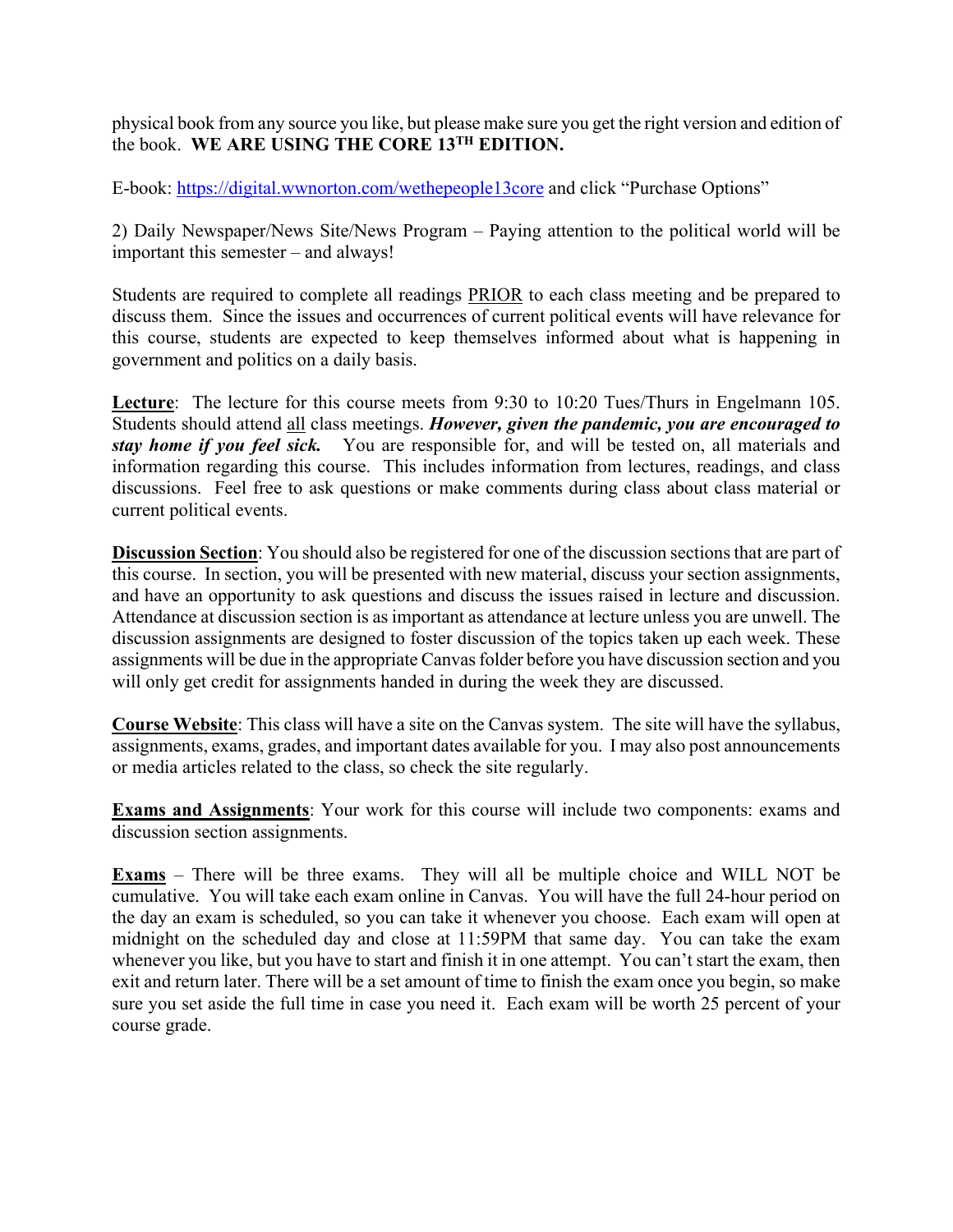**Discussion Assignments**: Throughout the semester, you will do nine discussion assignments that will be based on that week's topic. There is more information on those assignments at the end of the syllabus. These assignments taken together will account for 25 percent of your course grade.

Grades will be calculated on a 100-point scale that breaks down as follows. **There is no extra credit and no curve or adjustment applied to grades.** 

| $A = 92 - 100$ | $A = 90-91$     |
|----------------|-----------------|
| $B+=88-89$     | $B = 82-87$     |
| $B = 80-81$    | $C == 78-79$    |
| $C = 72-77$    | $C = 70-71$     |
| $D+=68-69$     | $D = 62 - 67$   |
| $D = 60-61$    | $F = 59$ -below |

**If you have any problems or miss a regularly scheduled exam, get in touch with me as soon as you can so that we can arrange a make-up.** 

**Any student who cheats on an exam, plagiarizes an assignment, or commits any other act of academic dishonesty will receive an F for the course and will be referred to the appropriate University authorities. I cannot stress this strongly enough. Plagiarism is defined by the**  *American Heritage Dictionary* **as "stealing or using the ideas or writings of another as one's own" (p. 524). You may view the University's policy on academic misconduct at** http://www3.uwm.edu/Dept/Acad\_Aff/policy/academicmisconduct.cfm

**Exam Dates**: The following are the dates for the three exams in this class. If you have a **legitimate**  conflict with any of these dates, let me know as soon as possible.

> $1<sup>st</sup>$  exam – Tuesday, October 5 2nd exam – Thursday, November 4 3rd exam – Tuesday, December 14

### **Course Outline**:

September 2 – Course Introduction

September 7 and 9 – American Political Culture

To do:

 1) Readings: Ginsberg, Chapter 1 and the Declaration of Independence, Ginsberg Appendix 2) Discussion Sections Meet this week – Introduction to section activities and procedures **\*\*\*\*\*MONDAY SECTION PEOPLE, SEE NOTE AT END OF SYLLABUS\*\*\*\*\*\*** 

September 14 and 16 - The Founding and the Constitution

To do:

1) Readings: Ginsberg, Chapter 2 and the Constitution, Ginsberg Appendix

2) Discussion Section Assignment – What do I want to understand about American government?" Due in section during the week of September 13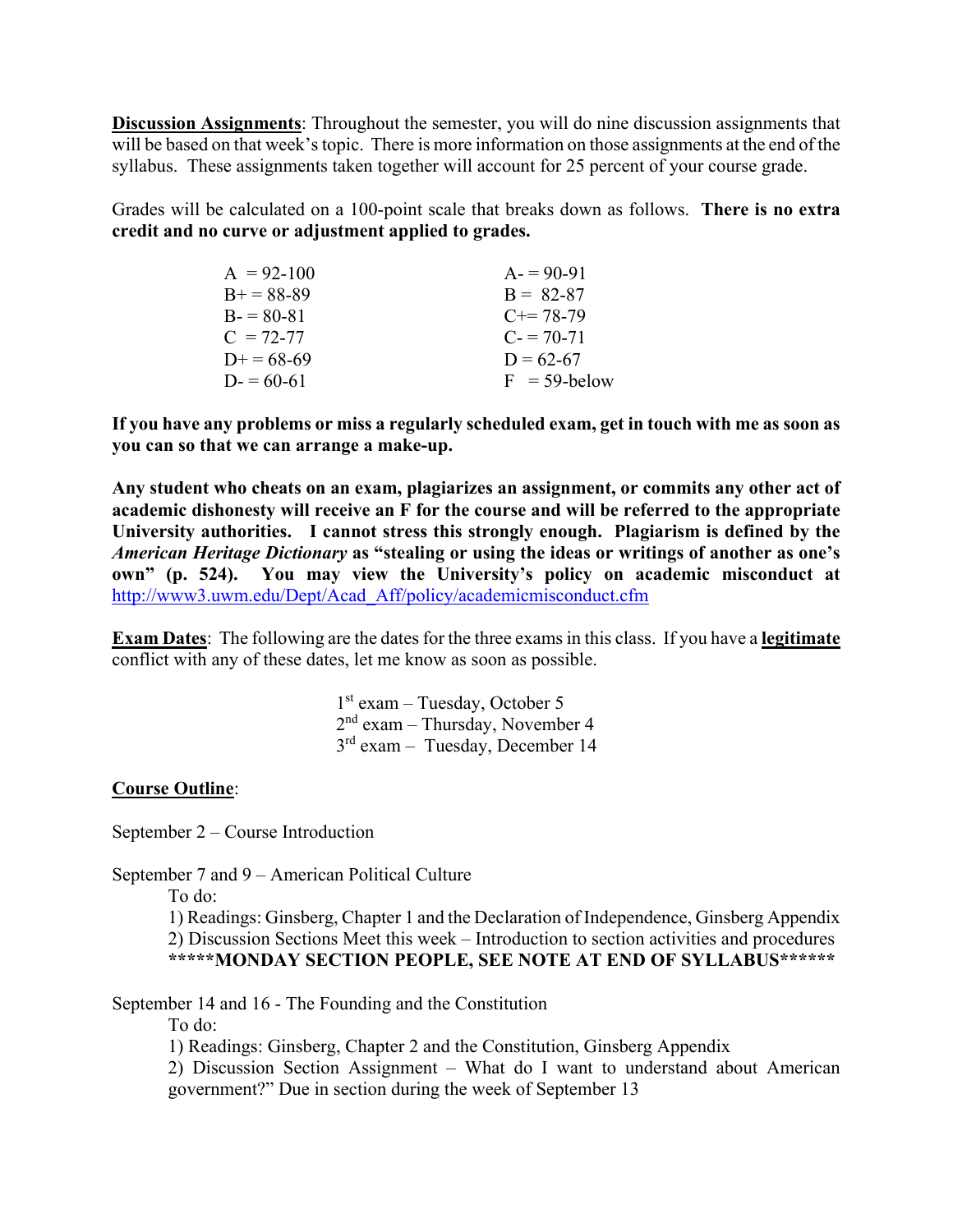September 21 and 23 - Federalism

To do:

1) Readings: Ginsberg, Chapter 3 **AND** two Federalism articles on Canvas

2) Discussion Section Assignment – "Citizenship Quiz" Due in section during the week of September 20

September 28 and 30 - The Bill of Rights and Civil Liberties

To do:

1) Readings: Ginsberg, Chapter 4

2) Discussion Section Assignment – "Fifty v. One" – Due in section during the week of September 27

#### **Exam 1 – Tuesday, October 5 – Available from 12:00 AM to 11:59 PM**

October 7 and 12 - Public Opinion

To do:

1) Readings: Ginsberg, Chapter 6 **AND** "People and their Friends" on Canvas

 2) Discussion Section Assignment – "My Political Ideology and Socialization" - Due in section during the week of October 11

October 14 and 19 - Political Participation and Voting

To do:

1) Readings: Ginsberg, Chapter 8 **AND** "Debunking the Myth of Voter Fraud" Canvas 2) Discussion Section Assignment – "Getting Young People to Participate" - Due in section during the week of October 18

October 21 and 26 - Political Parties

To do:

1) Readings: Ginsberg, Chapter 9

 2) Discussion Section Topic – "Parties: Leaders and Followers" - Due in section during the week of October 25

October 28 and November 2 – Campaigns and Elections

To do:

1) Readings: Ginsberg, Chapter 10 **AND** "Facts about Voting by Mail" on Canvas

#### **Exam 2 – Thursday, November 4 - Available from 12:00 AM to 11:59 PM**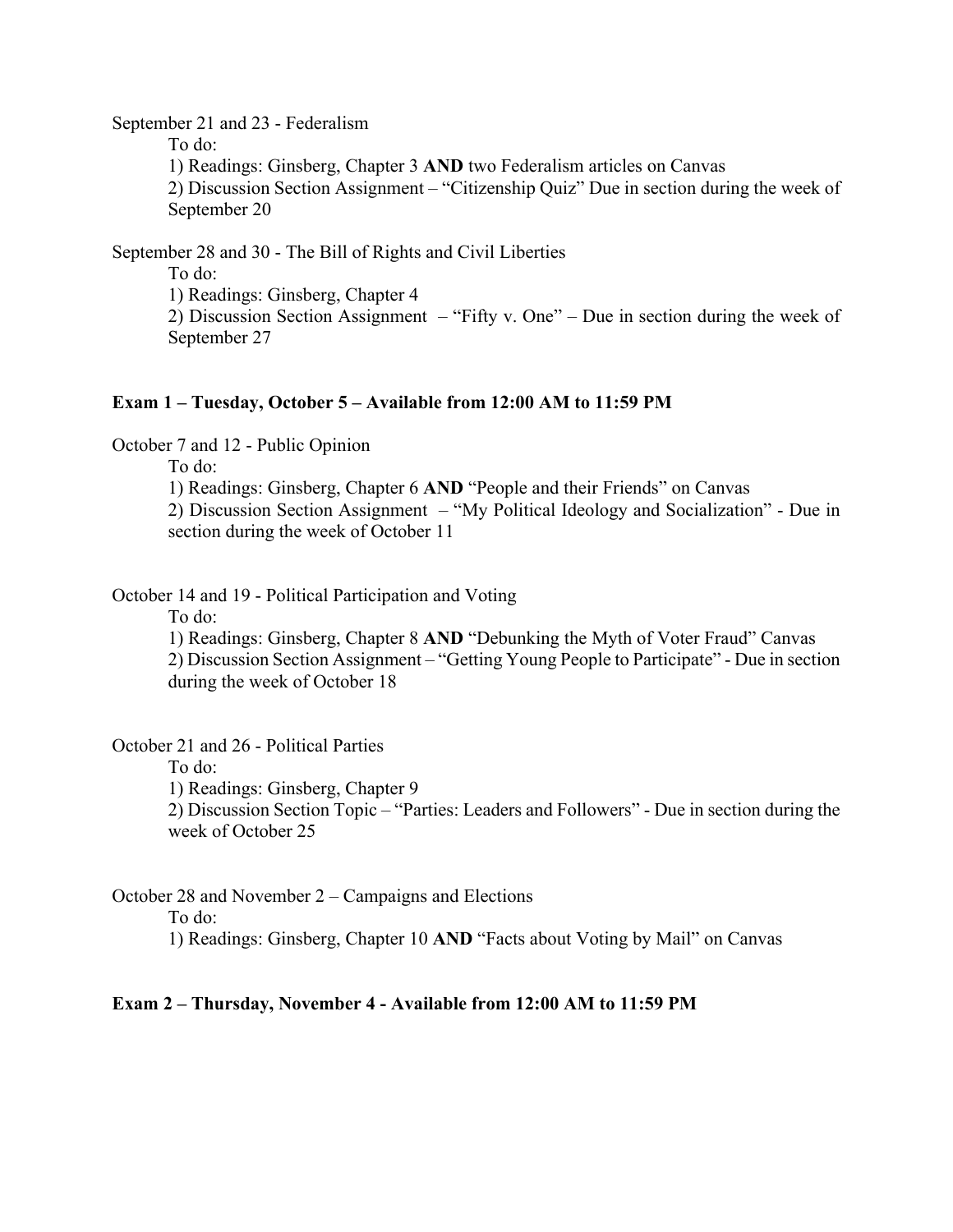November 9 and 11 – Congress – The Representative Branch To do: 1) Readings: Ginsberg, Chapter 11 2) Discussion Section Topic – Reflection assignment discussion, nothing written – Due in section the week of November 8

November 16 and 18 – Congress – The Legislative Branch To do: 1) Readings: Ginsberg, Chapter 12 2) Discussion Section Topic – "Should the House be bigger?" - Due in section during the week of November 15

November 23 and 25 – NO CLASS/NO SECTION – THANKSGIVING WEEK

November 30 and December 2 – The Presidency To do: 1) Readings: Ginsberg, Chapter 13 2) Discussion Section Topic – "Are presidents too powerful" - Due in section during the week of November 29

December 7 and 9 – The Judiciary

To do:

1) Readings: Ginsberg, Chapter 15

 2) Discussion Section Topic – "Reflection on what I now understand" - Due in section during the week of December 6

### **Exam 3 – Tuesday, December 14 - Available from 12:00 AM to 11:59 PM**

### **Discussion Section Assignments**

Over the course of the semester, you will complete several short assignments that will serve as the basis for discussion in section meeting for a particular week. These assignments relate to some aspect of the various topics and need not be more than 1-2 typed pages in length. There are several goals for these assignments  $-1$ ) to get you writing, 2) to get you to think about the various topics we will take up each week in a bit more detail, and 3) to serve as a basis for discussion. The materials you need to write these assignments are contained within the assigned readings, the lecture notes, and your brain. There is no need to do research beyond these sources.

The discussion assignment questions for each week will be posted on the Canvas site under the Assignments section. Keep in mind that the dates below are for the week the assignment is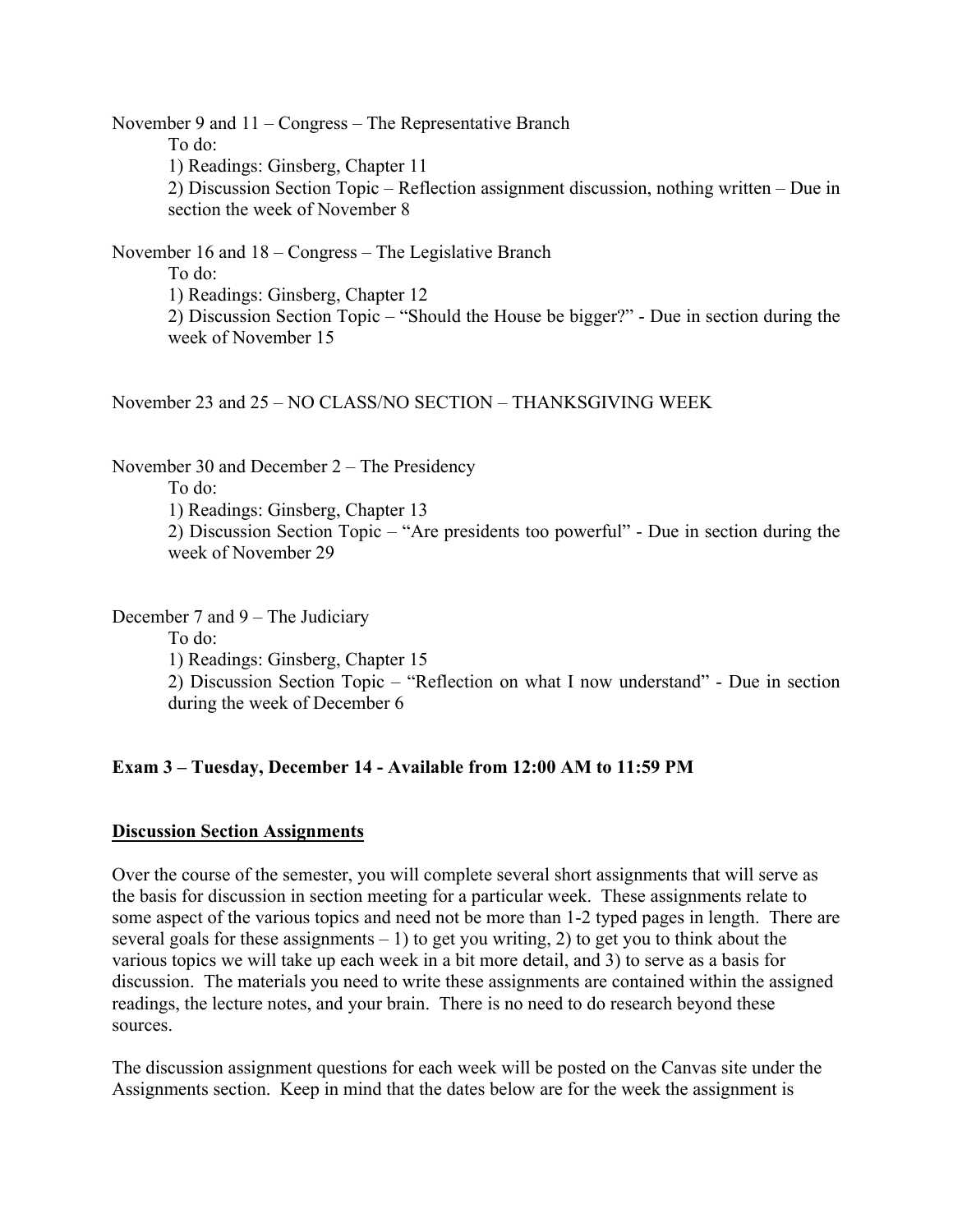DUE, so you will have to be working on these assignments before the due date and have them ready when you have section that week. **You will submit your assignment in the appropriate folder in the Canvas site before your discussion section meets**. You should also bring a copy to section or make sure you have access to it in class so that you can rely on it in discussion. If you have a problem during a particular week, you are welcome to attend one of the other assigned sections. Just make sure you let Jon know.

A word about plagiarism – Plagiarism is the use or close imitation of the words, thoughts, or ideas of another person and representing them as your own. Plagiarism can take many forms, but the most common are buying pre-written essays, cutting and pasting from an internet source, or copying text from a book. I feel very strongly that these assignments should reflect your thoughts and your work. As I say, there is no need for you to find additional sources for these assignments, so make sure the work is your own. If we suspect that an assignment is plagiarized, I will follow the campus academic misconduct policies. The penalty I recommend in these circumstances is an F for the course, so you can pay a pretty high price for plagiarizing a twopage assignment.

## **Assignment Schedule**

- Week of September 6\* Introduction to discussion section
- Week of September 13 "What I want to understand about American Government/Politics"
- Week of September 20 "Citizenship Quiz"
- Week of September 27 "Fifty v. One"
- Week of October 4 Exam 1 **No section this week**
- Week of October  $11 -$ "My political socialization"
- Week of October 18 "Youth Participation"
- Week of October 25 "Parties: Leaders and Followers"
- Week of November 1 Exam 2 **No section this week**
- Week of November 8 Discuss reflection assignment Discussion only, nothing written
- Week of November  $15 -$  "Increase the size of the House?"
- Week of November 22 Thanksgiving Week **No class or section**
- Week of November 29 "Are presidents too powerful"
- Week of December 6 "Reflection on what I now understand"